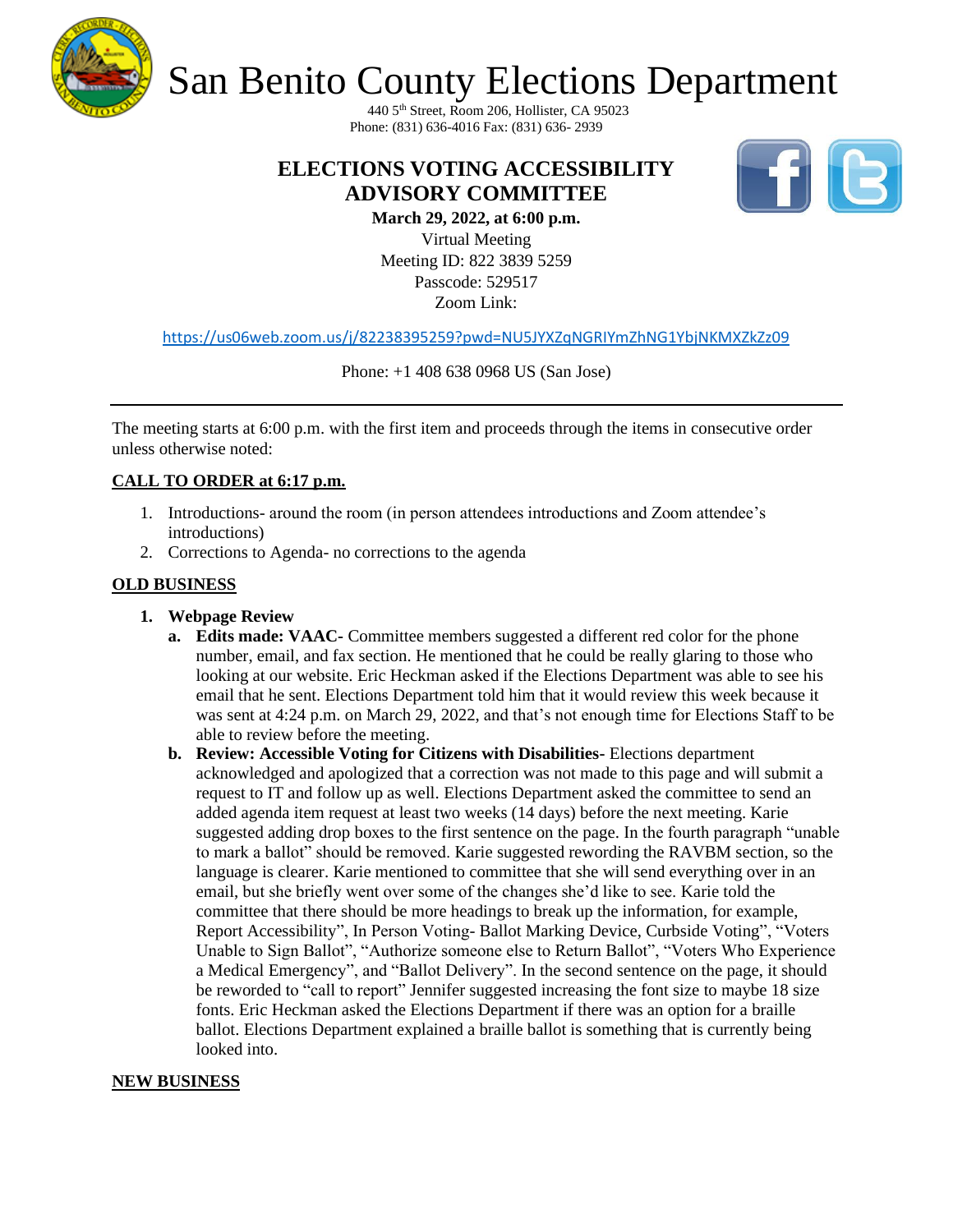# Departamento de Elecciones del Condado de San Benito



440 5th Street, Room 206, Hollister, CA 95023 Phone: (831) 636-4016 Fax: (831) 636- 2939

# **1. Elections Staff Monthly Report**

- **a. June 7, 2022, Primary Election-** Two Vote Centers (San Juan Community Center and Elections Department) will open Saturday, May 28<sup>th</sup> and will remain open through June 7<sup>th</sup> at 8 p.m. Two other Vote Centers (St. Benedict Church and CA National Armory) will open Saturday, June 4<sup>th</sup> through June 7<sup>th</sup> at 8 p.m. There are 6 drop box locations that will be open from May 9<sup>th</sup> to June  $7<sup>th</sup>$  at 8 p.m. The drop box team will be checking the drop boxes two times a day besides the weekends, except election weekend.
	- i. Voter's Choice Act (VCA) EAP
		- **1. Kick-off event on April 2, 2022-** The Kick- off event will be on April 2, 2022, from 11:00 a.m. to 2:00 p.m. at the Veteran's Memorial Building. We are encouraging family, youth, and children to attend the event. There will be food, music, raffles, face painting, family activities, and opportunity to register to vote. Additionally, there will be 5 representatives from SOS attending the event, along with a ASL translator.
	- **ii. Nominations-** The nomination period was from February  $14<sup>th</sup>$  to March  $11<sup>th</sup>$  for all offices besides of Board of Supervisors from District 3 and 4, and County Clerk-Recorder. Those three-office got extended to March  $16<sup>th</sup>$  because the incumbent did not apply file. All candidates that filed with our office are on our website, along with the candidate statements for those that chose to submit one.
	- **iii. Randomized Alphabet Drawing-** The randomized alphabet drawing was held on March 17<sup>th</sup> at 11 a.m. The Secretary of State and the county Elections Department conduct the drawing to determine the order in which the candidates will appear on the primary election ballot. The results of the randomized alphabet drawing are posted on our website.
- **b. Accessibility Training-** Our staff member, Cheyenne, attended a two-day Accessibility training in Yolo County. The training was instructed by Department of Rehabilitation with assistance from the SOS. Cheyenne was trained on how to properly survey parking areas, accessible routes, doors/hallways/entrances/, voting areas, signage, ramps/curb ramps/ slopes, elevators, and restrooms. We are going to be scheduling the surveys at the Vote Centers for late April to early May.
- **c. Community Partnerships-** The contracts for community partnerships are currently at County Council. One of our goals is to partner with a new housing development in Hollister because it is targeted for low-income families, and they have a community building that we can host workshops to get those in the community more engaged. The committee asked for clarification if this would replace the elections department work for social media. Elections Department explained that it would not replace our social media posts and efforts, it would be an addition to what we already do.

## **2. Committee Input**

**a. Why Join VAAC?**- The elections department is asked the VAAC committee to create a flyer or a video for social media to encourage others to join VAAC. The goal is to have two to three people sign up to work on this project and present at the next meeting on April 26, 2022. Eric Heckman and Jennifer Lucus expressed their interest in wanting to participate in this project. Cheyenne mentioned that the elections staff would send the general information that should posted on the flyer by Friday, April  $1<sup>st</sup>$ , 2022.

## **3. Webpages Review**

- **a. Review: Election Home Page-** Tabled this item for the next meeting
- **4. Open Discussion-** Elections staff mentioned that the May VAAC meeting will be moved from May  $31<sup>st</sup>$  to May  $24<sup>th</sup>$  due to it being a busy time at the Elections Department.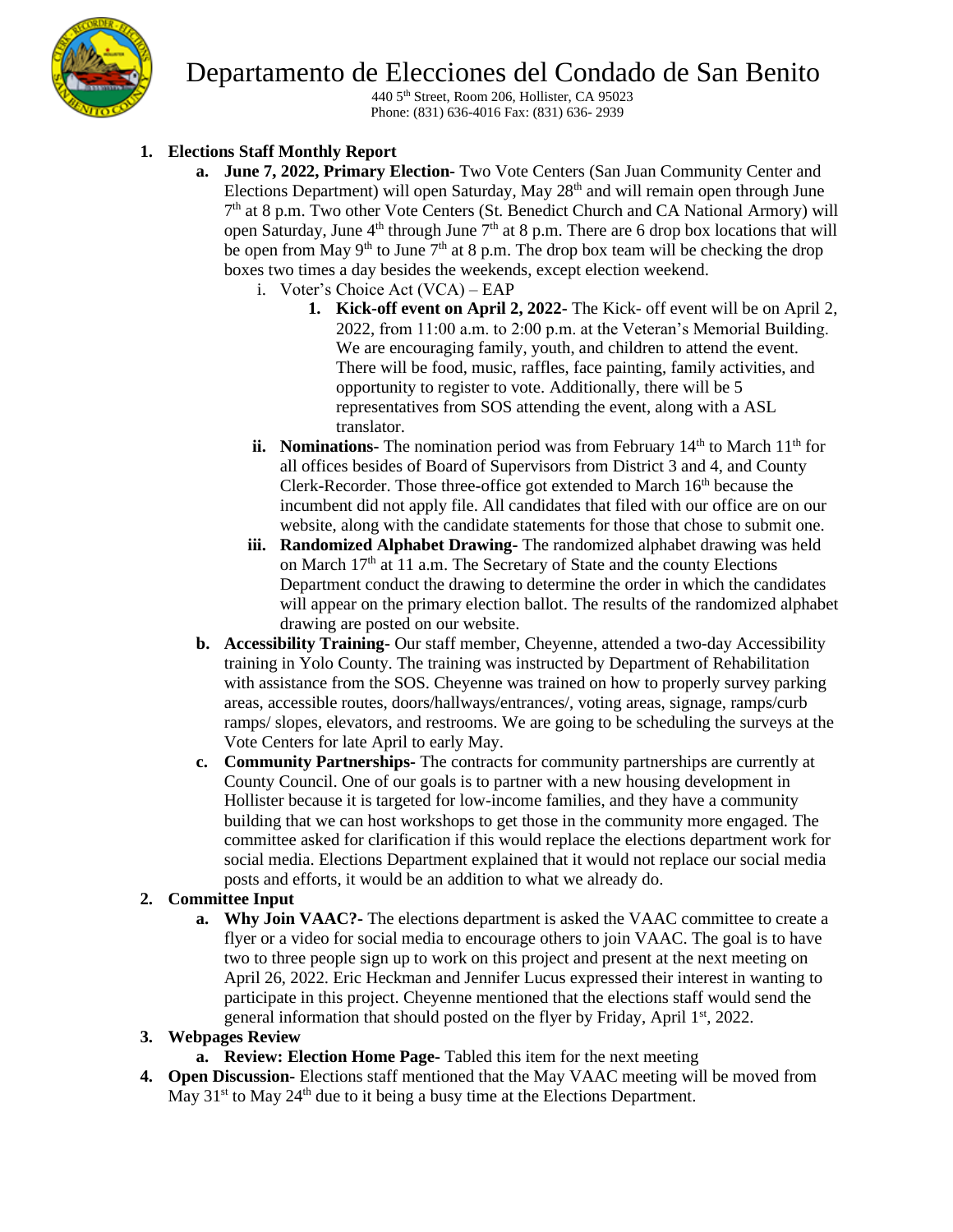

San Benito County Elections Department

440 5th Street, Room 206, Hollister, CA 95023 Phone: (831) 636-4016 Fax: (831) 636- 2939

a. **Reader List Review-** Tabled this item for the next meeting

#### **ADJOURNMENT at 7:06 p.m. next meeting will be on April 26, 2022, at 6:00 p.m.**

#### **Meeting materials are available for public inspection at:**

San Benito County Elections Department 440 5th Street, Room 205, Hollister, CA 95023 And online at:<http://sbcvote.us/registrar-of-voters/voters-choice-act/>

The County of San Benito does not discriminate on the basis of disability, and no person shall, by reason of a disability, be denied the benefits of its services, programs, or activities. If you wish to attend the meeting and will require special assistance in order to participate, please contact Elections Office at (831) 636-4016 at least 72 hours in advance of the meeting to make arrangements. Persons with disabilities may request a copy of the agenda in an alternate format.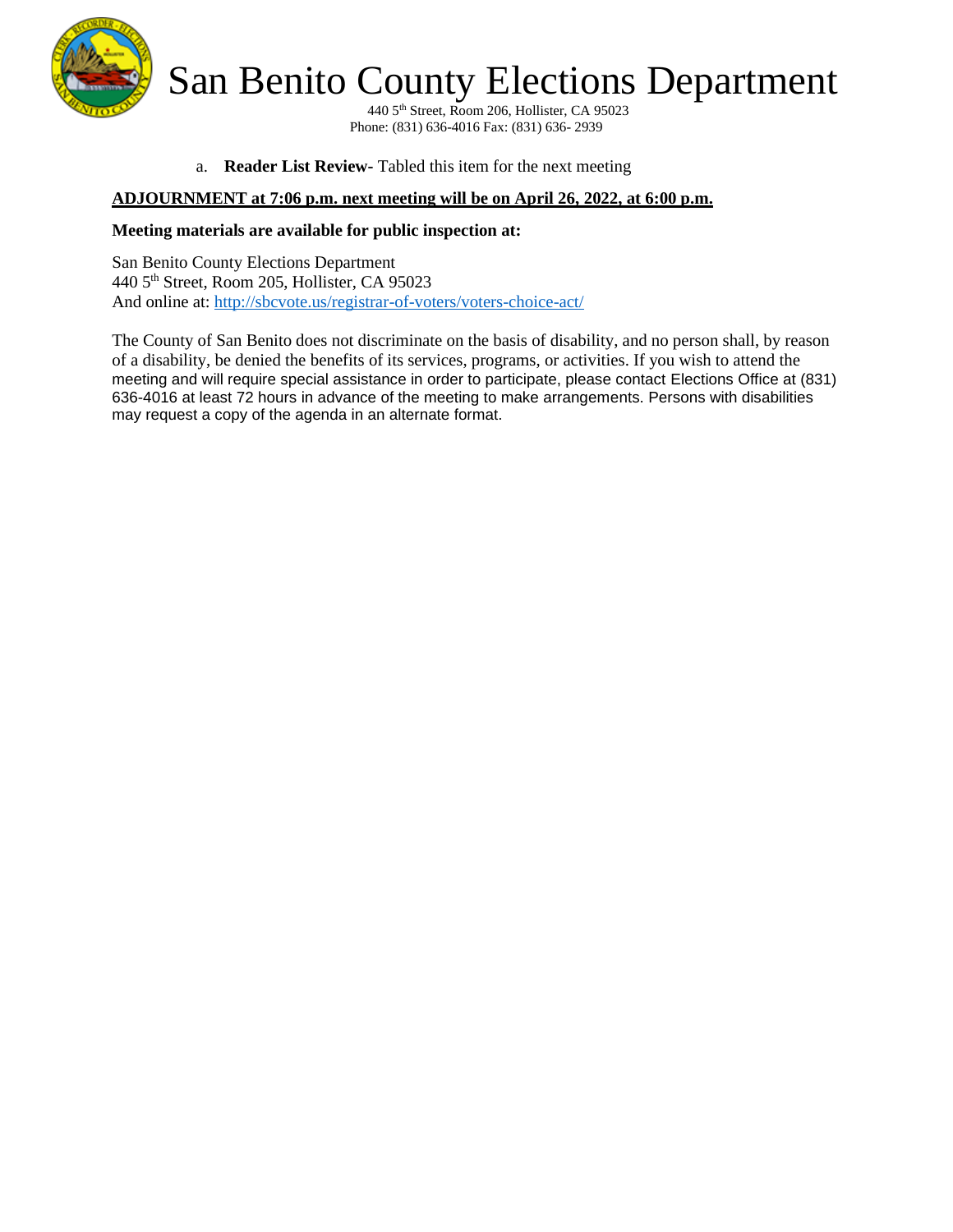

Departamento de Elecciones del Condado de San Benito

440 5th Street, Room 206, Hollister, CA 95023 Phone: (831) 636-4016 Fax: (831) 636- 2939

# **ELECCIONES ACCESIBILIDAD DE IDIOMAS COMITÉ DE**

**PREVENCIÓN** 

**29 de marzo, 2022 a 6:00 p.m.**



Información de Junta Virtual Identificación de Junta: 878 1025 3562 Passcode: 529517 Zoom Link:

<https://us06web.zoom.us/j/82238395259?pwd=NU5JYXZqNGRIYmZhNG1YbjNKMXZkZz09>

Teléfono: +1 408 638 0968 US (San Jose)

La junta comienza a 6:00 p.m. con el primer tema y con siguientes temas en orden consecutiva al menos que sea notado, al contrario.

## **LLAMADA A ORDEN**

- 1. Introducciones
- 2. Correcciones a la agenda

## **NOGOCIOS VIEJOS**

- **1. Revisión de la página web**
	- a. **Ediciones realizadas: VAAC-** Los miembros del comité sugirieron un color rojo diferente para el número de teléfono, el correo electrónico y la sección de fax. Mencionó que podría ser realmente llamativo para aquellos que miran nuestro sitio web. Eric Heckman preguntó si el Departamento de Elecciones pudo ver el correo electrónico que envió. El Departamento de Elecciones le dijo que revisaría esta semana porque se envió a las 4:24 p.m. el 29 de marzo de 2022, y ese no es tiempo suficiente para que el personal electoral pueda revisar antes de la reunión.
- 2. **Reviso**: Voto Accesible para Ciudadanos con Discapacidades- El departamento de elecciones reconoció y se disculpó porque no se hizo una corrección en esta página y también enviará una solicitud a IT ( y hará un seguimiento. El Departamento de Elecciones le pidió al comité que enviara una solicitud de ítem de agenda adicional al menos dos semanas (14 días) antes de la próxima reunión. Karie sugirió agregar buzones a la primera oración de la página. En el cuarto párrafo debe eliminarse "no se puede marcar una boleta". Karie sugirió reformular la sección RAVBM, para que el lenguaje sea más claro. Karie mencionó al comité que enviará todo en un correo electrónico, pero repasó brevemente algunos de los cambios que le gustaría ver. Karie le dijo al comité que debería haber más encabezados para desglosar la información, por ejemplo, Informe de accesibilidad", Votación en persona: Dispositivo de marcado de boletas, Votación en la acera", "Votantes que no pueden firmar la boleta", "Autorizar a otra persona para devolver la boleta ", "Votantes que experimentan una emergencia médica" y "Entrega de boletas". En la segunda oración de la página, debe reformularse como "llamar para informar". Jennifer sugirió aumentar el tamaño de la fuente a quizás 18 fuentes. Eric Heckman le preguntó al Departamento de Elecciones si había una opción para una boleta en braille. El Departamento de Elecciones explicó que una boleta en braille es algo que se está investigando actualmente.

#### **NEGOCIOS NUEVOS**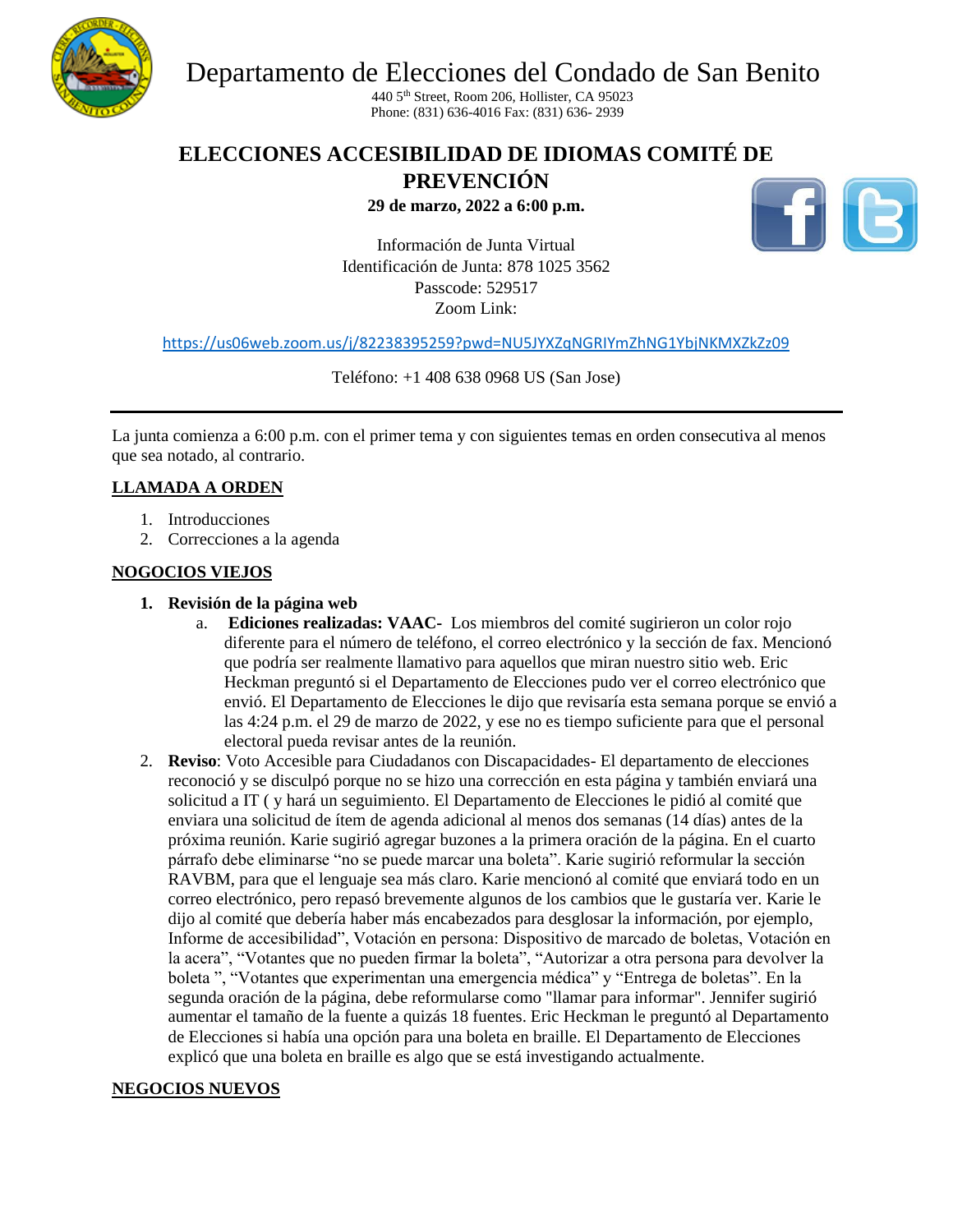

# San Benito County Elections Department

440 5th Street, Room 206, Hollister, CA 95023 Phone: (831) 636-4016 Fax: (831) 636- 2939

## **1. Reporte del Mes del Personal de Elecciones**

- b. **Elección de 7 de junio de 2022** Dos Centros de Votación (el Centro Comunitario de San Juan y el Departamento de Elecciones) abrirán el sábado 28 de mayo y permanecerán abiertos hasta el 7 de junio a las 8 p.m. Otros dos Centros de Votación (St. Benedict Church y CA National Armory) abrirán el sábado 4 al 7 de junio a las 8 p.m. Hay 6 ubicaciones de buzones que estarán abiertas del 9 de mayo al 7 de junio a las 8 p.m. El equipo de buzones revisará los buzones dos veces al día además de los fines de semana, excepto el fin de semana de elecciones.
	- **i. La Ley de Elección del Votante (VCA)- Plan Electoral**
		- 1. **Evento de lanzamiento** 2 de abril 2022: El evento será el 2 de abril de 2022, de 11:00 a 2:00 p.m. en el edificio conmemorativo de los veteranos. Estamos alentando a la familia, los jóvenes y los niños a asistir al evento. Habrá comida, música, rifas, pintura de caras, actividades familiares y la oportunidad de registrarse para votar. Además, habrá 5 representantes de SOS asistiendo al evento, junto con un traductor de ASL.
	- ii. **Nominaciones-** El período de nominación fue del 14 de febrero al 11 de marzo para todos los cargos además de la Junta de Supervisores de los Distritos 3 y 4 y el Secretario-Registrador del Condado. Esas tres oficinas se extendieron hasta el 16 de marzo porque el titular no solicitó el archivo. Todos los candidatos que se presentaron en nuestra oficina están en nuestro sitio web, junto con las declaraciones de los candidatos para aquellos que eligieron presentar una.
	- **iii. Alfabeto al azar -** El sorteo alfabético aleatorio se llevó a cabo el 17 de marzo a las 11 a. m. El Secretario de Estado y el Departamento de Elecciones del condado realizan el sorteo para determinar el orden en que aparecerán los candidatos en la boleta de las elecciones primarias. Los resultados del sorteo del alfabeto al azar se publican en nuestro sitio web.
- c. **Entrenamiento de accesibilidad**: Nuestro miembro del personal, Cheyenne, asistió a una capacitación de accesibilidad de dos días en el condado de Yolo. La capacitación fue impartida por el Departamento de Rehabilitación con la asistencia del SOS. Cheyenne recibió capacitación sobre cómo inspeccionar adecuadamente áreas de estacionamiento, rutas accesibles, puertas/pasillos/entradas/áreas de votación, señalización, rampas/rampas/pendientes, ascensores y baños. Vamos a programar las encuestas en los Centros de Votación para finales de abril hasta principios de mayo.
- d. **Asociación comunitaria:** Los contratos para las asociaciones comunitarias se encuentran actualmente en el Consejo del Condado. Uno de nuestros objetivos es asociarnos con un nuevo desarrollo de viviendas en Hollister porque está dirigido a familias de bajos ingresos, y tienen un edificio comunitario en el que podemos organizar talleres para involucrar más a los miembros de la comunidad. El comité pidió una aclaración si esto reemplazaría el trabajo del departamento de elecciones para las redes sociales. El Departamento de Elecciones explicó que no reemplazaría nuestras publicaciones y esfuerzos en las redes sociales, sería una adición a lo que ya hacemos.

## **2. Aporte del Comité**

a. **¿Por qué unirse a VAAC?** - Se le pide al departamento de elecciones que el comité VAAC cree un volante o un video para las redes sociales para alentar a otros a unirse a VAAC. El objetivo es que dos o tres personas se inscriban para trabajar en este proyecto y presenten en la próxima reunión el 26 de abril de 2022. Eric Heckman y Jennifer Lucus expresaron su interés en querer participar en este proyecto. Cheyenne mencionó que el personal electoral